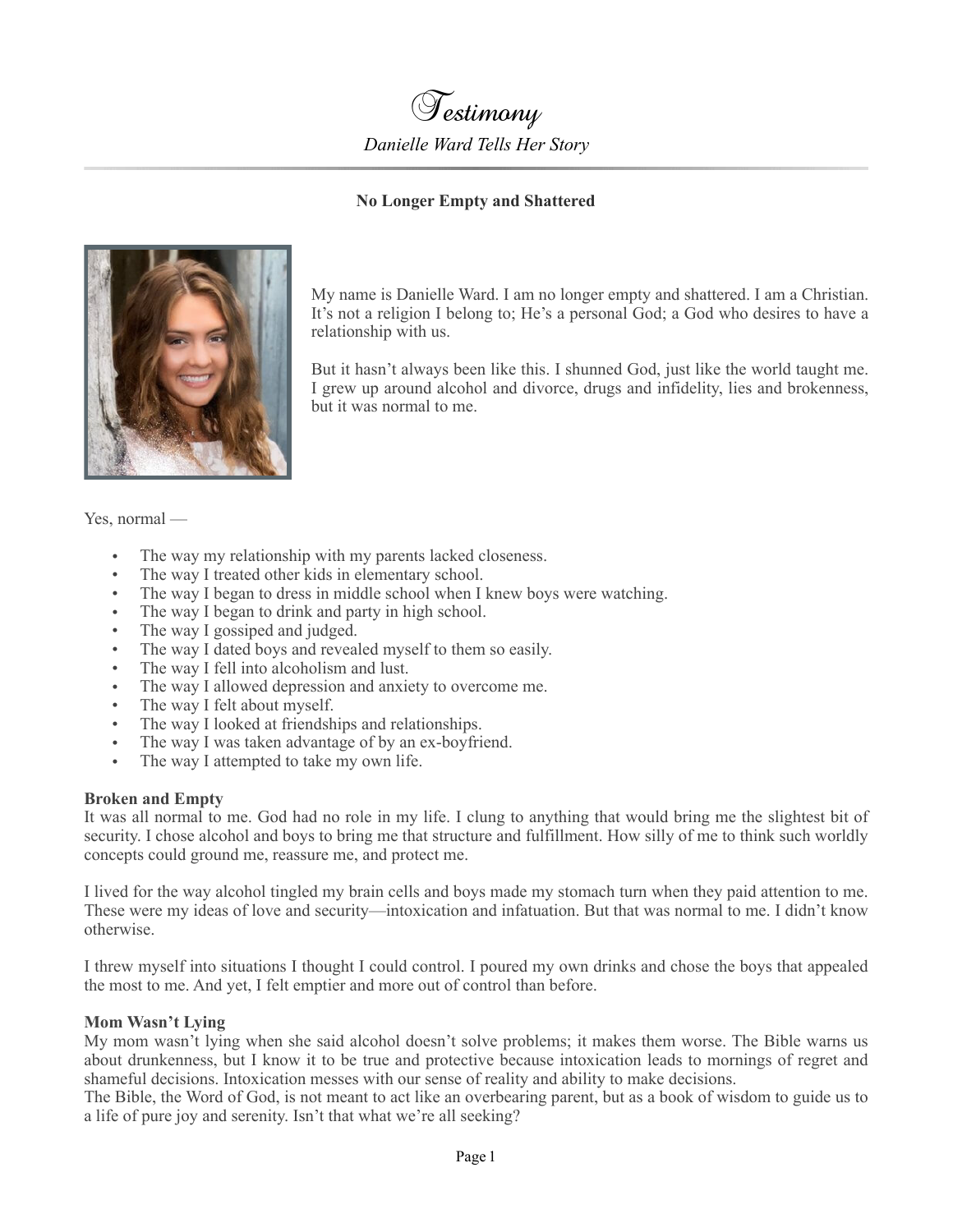I promise you no amount of wealth, materials, square footage, nor social status will fulfill you like the Lord. How do I know this? Because God has worked in my life.

## **Lost and Hopeless**

I was lost and bewildered by the world. I attempted to make truth of such instability and deceit. Amid all this, I lost every sense of myself because wherever I turned, brokenness and emptiness filled my heart. Doubt engulfed me and dragged me to a point I never thought I could escape.

As I looked up out of the pit I dug, joy and peace seemed unreachable. I guess you don't realize just how deep you are until there's no more digging that can be done – when you hit rock bottom.

This hopelessness brought me to a point where death seemed like the better option. But just when I thought about escaping this world, the Lord came into my life.

### **Smiling Faces and Joyous Hearts**

In the summer of 2018, I befriended a boy who knew Christ. He invited me to church, a place I never thought would hold so much comfort, hope, and community. The first time I attended, I was welcomed with smiling faces and joyous hearts. I knew these people had something I didn't. I began to ask questions and attend on a weekly basis to learn more about the believers' unique character.

### **Delightful Breakfast**

Three months later, I was invited to a delightful breakfast with four young respectable women. They began sharing their personal testimonies with me, and after each testimony, I felt more captivated than by the last. Finally, it came to one mother who had been in an abusive relationship. Her story captivated my entire heart to the point where I broke down. It finally hit me.

After hearing the Gospel, the "good news" that God sent His one and only Son to the cross to die for me – the reality of God the Father overtook me. I became so awestruck – as if the light bulb went off in my head – as if life finally had meaning and purpose – as if the Holy Spirit sparked within me.

*"For God so loved the world – for God so loved me – that He gave His only begotten Son, that whosoever … no matter who I was or what I had done, whosoever – believeth in Him, should not perish, but have everlasting life." John 3:16*

### **Joyful Drive Home**

I drove home from this breakfast in my mother's 2013 blue Honda Civic, with tears of joy and gratitude in my heart. It was 1:30 pm as I turned on to Brendan Street, glorifying and rejoicing over John 3:16. I repeated this verse as if it were the lyrics to a never-ending hymn.

### *"For God so loved the world, that He gave His only begotten son, that whosoever believeth in Him shall not perish but have everlasting life." John 3:16*

I had accepted Christ as my Saviour.

When I say this moment changed my life, I truly mean it changed my life in every aspect. I saw the world differently. I understood that my old self was dead, and I was made new in Christ. The seemingly unending guilt, regret, and sorrow that I felt was no longer with me. The Lord blessed my heart and my life.

### **Countless Blessings**

No, life will never be perfect in this broken world. Life will always have its ups and downs, but as someone who has had lows as deep as valleys and highs as tall as mountains, the Lord carries me through those valleys and celebrates with me in the mountain tops. I am no longer fighting a battle I cannot win. He is fighting it for me. He is protecting me and guarding me.